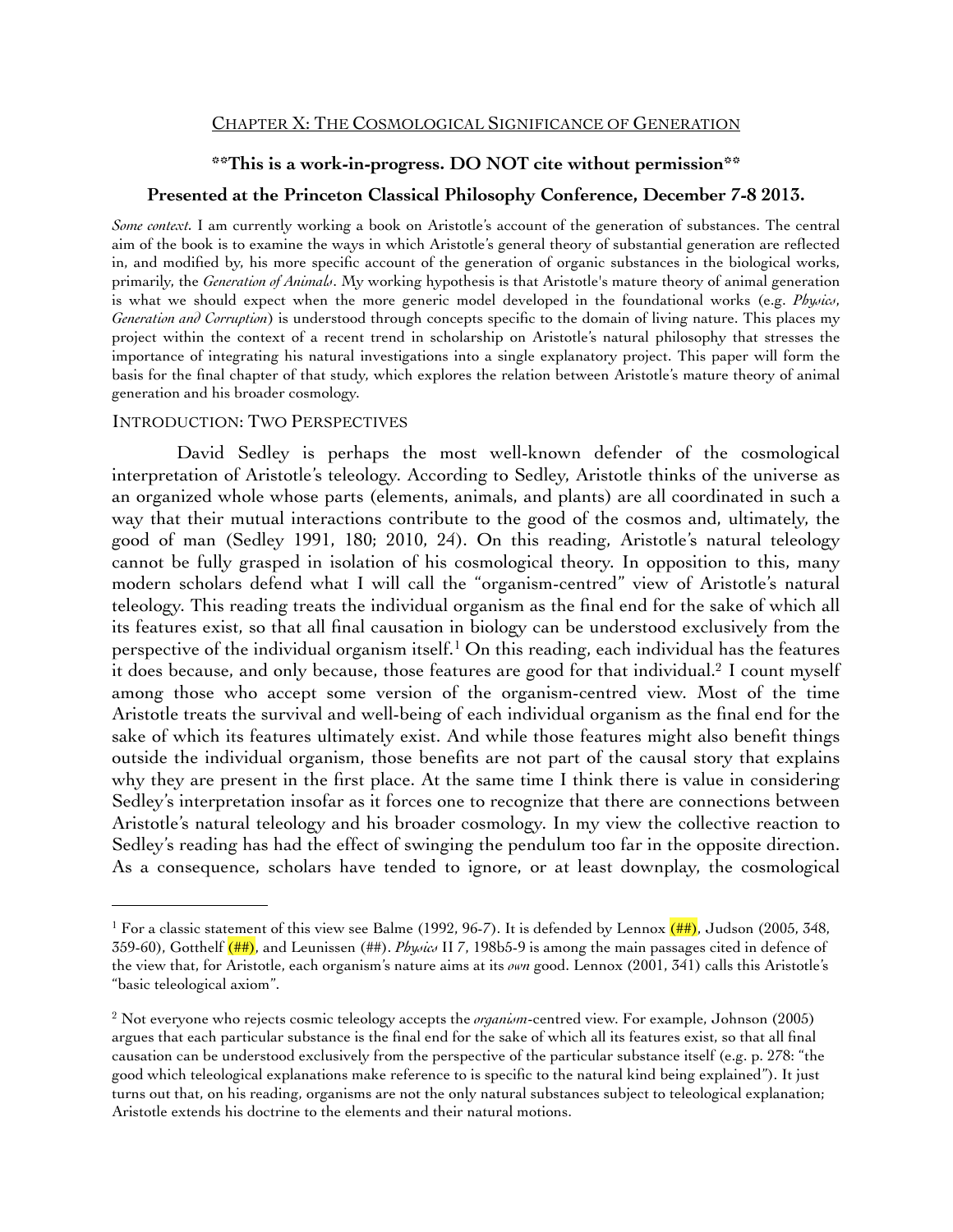features of Aristotle's biology. To be sure Sedley grossly overestimates his case. For, as far as I can tell, there are only two places in Aristotle's biological works where the explanation for some feature of a living thing is linked to his broader cosmological theory. In this final chapter I want to focus one of those places, namely, the beginning of *GA* II where Aristotle attempts to give an account of sexual differentiation. But before turning to that, let me begin by drawing attention to the other passage to give a sense of what I mean by "the cosmological aspects" of Aristotle's biology.

*Gestation, development, and natural biorhythms*. In *GC* II 10 (a chapter to which we shall return) Aristotle discusses how the sun's annual motion around the earth causes generation and destruction in the sublunary world as it approaches and retreats. Part of that story includes an account of how this motion influences the life-cycles of living things:

This explains why it is not the primary motion that causes generation and destruction but the motion along the inclined circle [sc. the sun's annual motion in the ecliptic]. ...the approaching and retreating of the moving body are caused by the inclination; for the consequence of the inclination is that the body becomes alternately remote and near. ...Therefore, if it generates by approaching and by its proximity, the very same body destroys by retreating and becoming remote. ...Hence, too, the times (i.e. life-cycles) of the several kinds of things have a number by which by which they are distinguished. For there is an order for all things, and every time (i.e. every life-cycle) is measured by a period. Not all of them, however, are measured by the same period, but some by a smaller and others by a greater one. For some of them the period that is their measure is a year, while for others it is longer and others shorter than this. (*GC* II 10, 336a33-b16; cf. *GC* II 11, 338b3-5)

In *GA* IV 10 we get an expanded account of how this works in the case of animal generation:

As is reasonable, the times of gestation, development, and life of everything strive to be measured according to natural cycles. By 'cycles' I mean day and night and month and year and the times measured by these sorts of things, and further the cycles of the moon. The cycles of the moon are full-moon, declining moon, and the bisections of these times between; for it stands in relation to the sun according to these. For the month is a common cycle between these two. And the moon is a principle owing to its communal relationship with the sun and its participating in its light; for it becomes just like another lesser sun. For this reason, the moon contributes to all processes of development and completion. For the heatings and coolings, in a certain proportion (*summetrias*), produce generation followed by destruction. And the limits of these (both their starting-points and terminating-points) are contained by the motions of the stars. For just as we observe a sea and everything that has a fluid nature being stabilized (*istamenên*) and changed according to the motion and stillness of the winds, and the air and the winds according to the cycles of the sun and moon, so too both the things that grow from these and other sorts of things necessarily follow upon them. For it is rational (*kata logon*) for the cycles of the less important things to follow upon those of the more important things. For even wind has a kind of life, a generation and destruction. And there are probably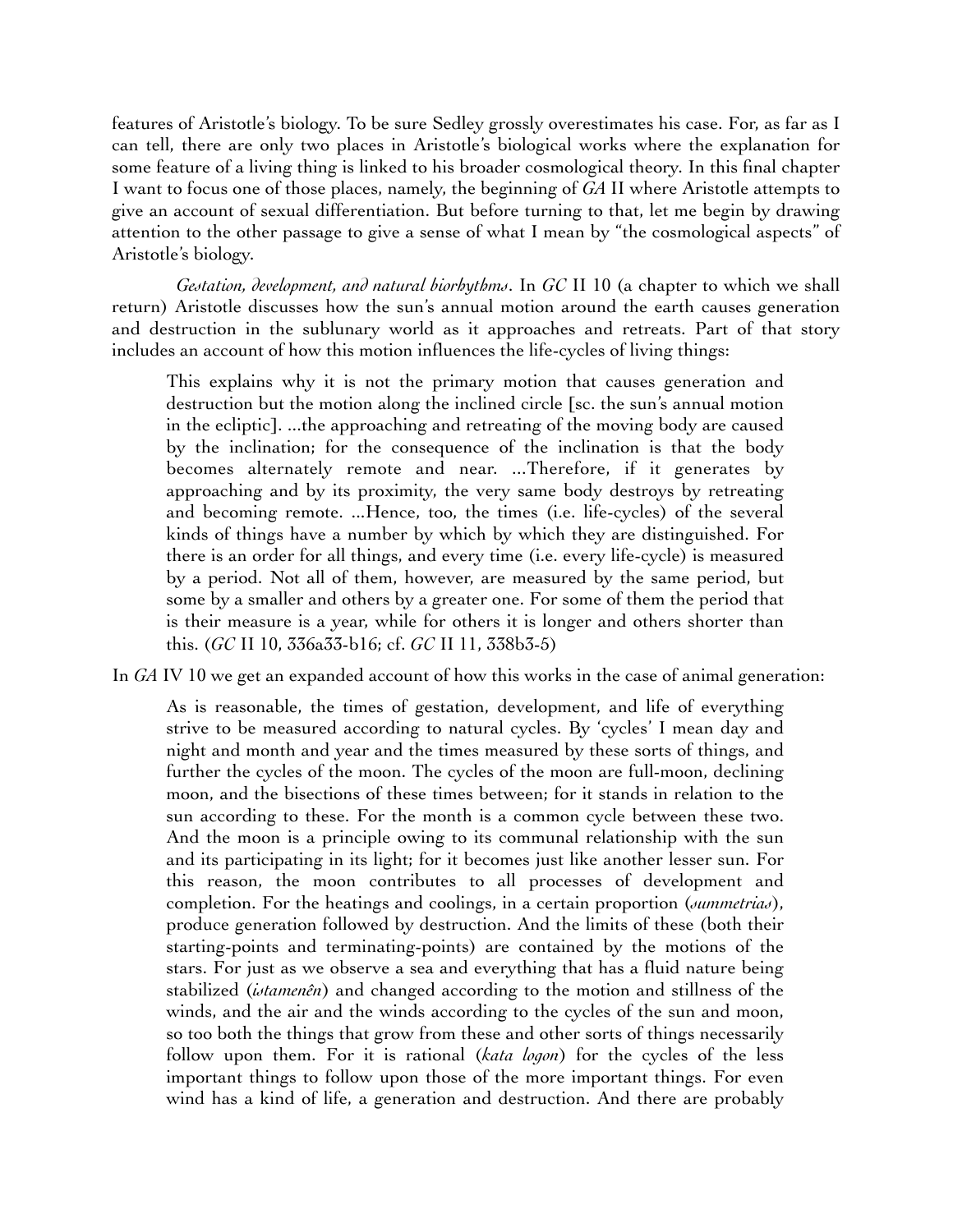certain other sources of the revolutions of these stars. Therefore, nature seeks to count out the processes of development and completion by the numbers of these. But it is not precise owing to the indeterminacy of the matter and because of the many principles that impede the natural processes of generation and destruction and frequently cause things that happen contrary to nature. (*GA* IV 10, 777b16-778a9)

The phenomenon Aristotle has in mind is the fact that the stages of an animal's life-cycle are causally dependent on the changes of the seasons, which are accompanied by changes in temperature and light. The efficient causal story follows Aristotle's account of the way meteorological phenomena are caused by the motion of the sun in *Meteorologica* I 9 (e.g. 346b20-36, 347a9-10). In a similar way, Aristotle thinks the heatings and coolings in the atmosphere trigger events in the organism associated with the phases of its life cycle (e.g. in the fall as the days get shorter there is a decrease in light and temperature that triggers the hibernation instinct in certain animals). But Aristotle also thinks that the phenomenon in question can be given a teleological explanation. Now, Aristotle is not suggesting that the cosmic cycles occur *for the sake of* regulating the phases of an animal's life or vice versa. Rather, his point is that the formal nature of each animal *uses* the motions of the stars and the changes that follow upon them to measure out the stages of its life-cycle. And being used for the sake of something is one kind of teleological relation[.3](#page-2-0)

The point here is that, obviously, the full significance of this aspect of animal generation cannot be fully grasped in isolation of Aristotle's broader cosmology. For it is part of his broader theory in *GC* II 10 about the causal dependence of changes in the sublunary world on the eternal motions of the heavens. To be sure, this is compatible with an organismcentred interpretation. For the appeal to teleology in this case does not involve relating these feature of the organism's life to some broader cosmic good. But the same cannot be said for the *GA* II 1 passage (or so I shall argue). And this will force us to adopt a rather weaker version of the organism-centred view than has traditionally been advocated by commentators on Aristotle's biology. Before turning to that passage, let me be clear about the position I wish to defend.

It is true that *in most cases* Aristotle treats the organism's own good as the final end for the sake of which its adaptations ultimately exist. But I want to stop short of the claim that he thinks *all* features of the living world can be understood *exclusively* from the organism's perspective. Instead, I shall attempt to show that there is at least one feature of the living world, namely the continuation of biological generation itself, that cannot be understood from the perspective of the individual organism alone. Instead this feature must be explained (at least in part) by the contribution it makes to the good of the universe as a whole. As far as I can tell this is the only exception, and so it hardly vindicates the Cosmic Teleology reading. For it is not part of any systematic attempt on Aristotle's part to adopt a more global perspective of the sort defended in *Laws* X.

<span id="page-2-0"></span> $3$  Leunissen refers to this pattern as "secondary", as opposed to "primary", teleology. While I agree with Leunissen that Aristotle thinks there are different patterns of teleological causation, I remain skeptical that these differences can be neatly captured by her distinctions. As I see it, such discrete and mutually exclusive categories impose artificial boundaries on something that is ultimately rather continuous. For a fuller discussion of this point see Henry 2011.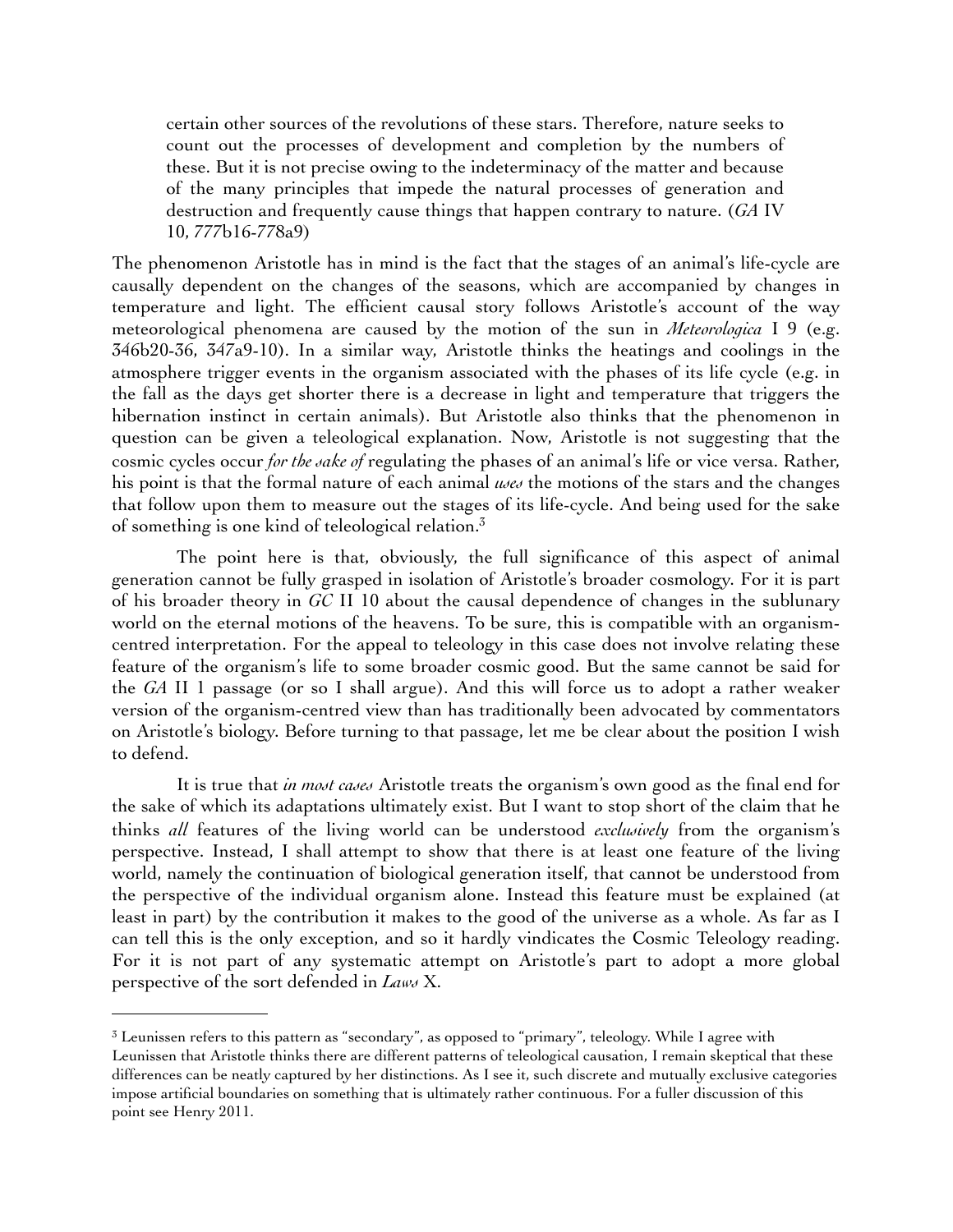### PART 1: *GENERATION OF ANIMALS* II 1

One of the major puzzles driving Aristotle's *Generation of Animals* is why there are sexes. Of particular importance to the case of animal generation is why animal species are *divided* into separate sexes[.4](#page-3-0) *GA* II 1 opens by introducing two modes of explanation for this, one that refers to the embryological mechanisms responsible for sexual differentiation (efficient causation), and one that refers to the advantage that comes from having separate sexes (final causation).<sup>5</sup> The opening of Book II provides the teleological explanation, while the efficient cause explanation is postponed until Book IV. The teleological explanation proceeds in two steps: [1] first we get an argument for why the sexes exist at all (731b24-732a3); [2] Aristotle then goes on to show why animals are *separated* into sexes, that is, why some individuals are male and others female (732a3-10). In what follows I shall focus exclusively on the first part. The text reads as follows **[handout]**:

[A] Of the things that are, some are eternal and divine, while others are capable of being and not-being, and the beautiful and divine is always a natural cause (*aition aei kata tên hautou phusin*) of what is better in things that admit it. And what is not eternal is capable of being <and not being> and admits of the better and worse. And soul is better than body, and what is ensouled is better than what is not owing to the possession of soul, and being is better than not being, and living is better than non-living. These are the causes owing to which the generation of animals exists. [B] For, since it is not possible for the nature of this kind of thing to be eternal, what comes into being is eternal in the only way possible for it. While it is not possible to be eternal *in number* (for the substance of existing things is in the particular; if it was of this sort, then it would be eternal), it is possible to be so *in form*. That is why there is always a continuous generation<sup>6</sup> of humans, animals, and plants. [C] Since the principle of these is the male and female, it is for the sake of generation that the sexes are present in those that possess them. (*GA* II 1, 731b24-732a3)

In text [A] Aristotle first divides existing things into those that are everlasting and enjoy eternal being (god and the heavenly bodies) and those are only capable of temporary being (the elements, animals, and plants). The latter alone are subject to generation and destruction since they contain matter, which is the seat of a thing's capacity to be and not be (*GC* II 9, 335a33-4, *Metaphysics* VII 7, ##). He next invokes a series of axiological principles (e.g. being is better than non-being, living is better than non-living), which are said to provide "the causes owing to which the generation of animals exists". Section [B] then expands on this point: since no sublunary organisms are capable of existing indefinitely  $-$  each one is composed of matter and so eventually decays  $-$  they can become "eternal in form", which is achieved through reproduction. The upshot of this, Aristotle says, is that, while there cannot be eternal *organisms* in the sublunary realm, there can be eternal *lineages*: "For this reason there

<span id="page-3-0"></span><sup>4</sup> Aristotle thinks that plants have male and female principles but that these are co-present in the same individual.

<span id="page-3-1"></span><sup>5</sup> The formal and material causes of the sexes themselves are found in *GA* I 2.

<span id="page-3-2"></span><sup>6</sup> I follow Lennox in taking *genos* here to have the sense given at *Metaphysics* V 28, 1024a29-30: "the continuous generation of things having the same form" (in modern biological terms, an ancestor-descendent lineage).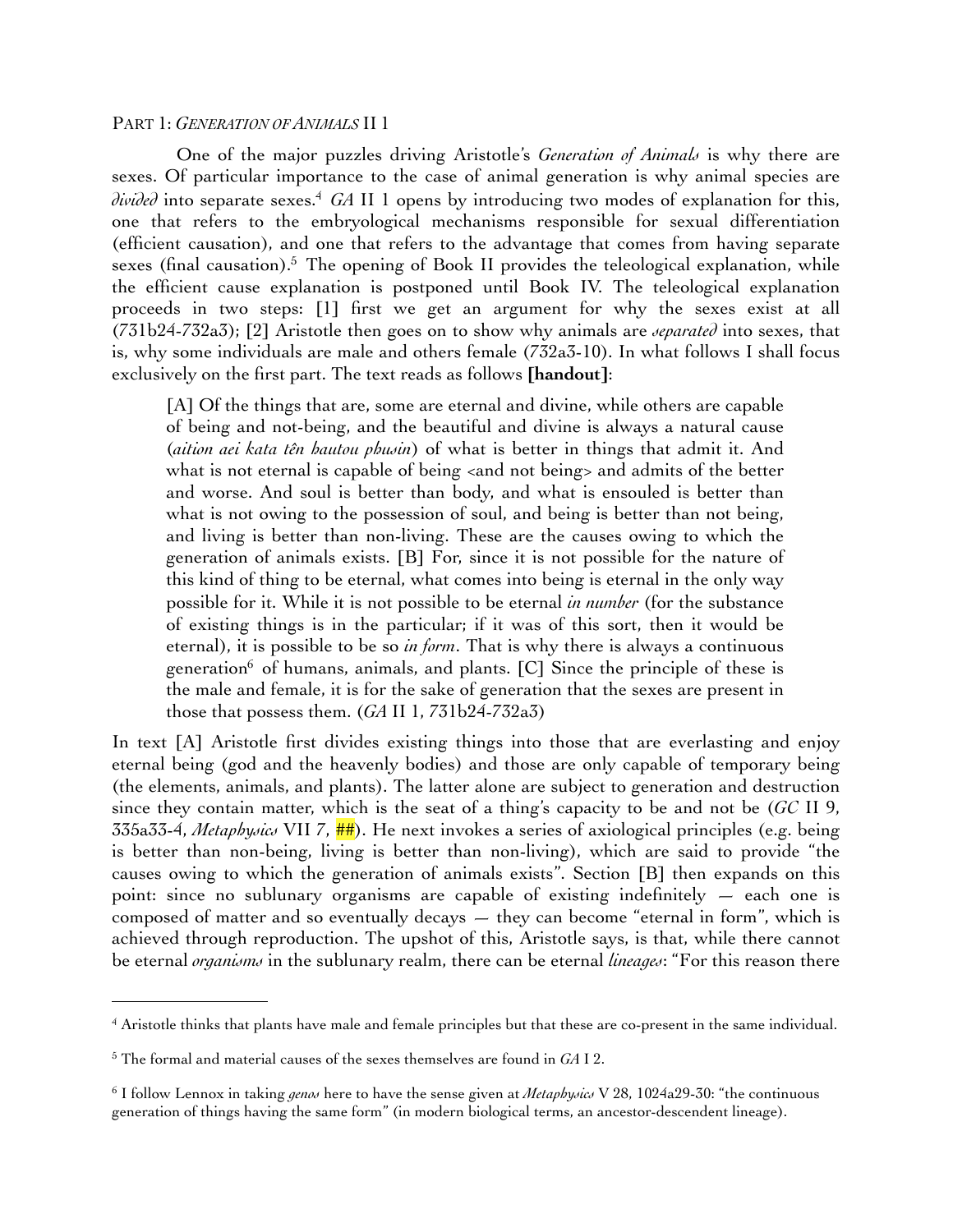is always a continuous generation of humans, animals, and plants." [C] This, in turn, provides the final cause for the existence of males and females: male and female are "principles" of generation (*GA* ##) and so are conditionally necessary for reproduction.

Traditionally, this passage has been read in the context of a similar argument from *DA*  II 4. There Aristotle argues that reproduction exists for the sake of the individual insofar as it provides individuals with a means for partaking in the divine:

For this is the most natural among the functions for living things… namely, to produce another like itself, an animal producing an animal, and a plant producing a plant, in order that it may partake in the everlasting and divine insofar as it is possible. For every living thing desires this and performs all of its natural activities for the sake of it. ...Since, then, they cannot share in the immortal and divine by continuous existence, for no perishable thing can remain numerically one and the same, they share in these in the only way they can, some more and some less. What persists is not the individual itself but something like it, not numerically one but one in form. (*DA* 415a26-b7)

Most scholars take it for granted that our passage from *GA* II 1 simply reiterates this argument. When read in that context, *GA* II 1 is understood, again, as arguing that reproduction exists for the sake of the *individual* insofar as it provides a means for achieving *personal* immortality[†.](#page-4-0) On this reading, the perpetuation of the lineage is not the end for the sake of which reproduction exists. Rather, it is a mere consequence of the fact that, when every individual strives after its own good, what you get is a continuous generation of things of the same form. We can call this the "organism-centred reading" of *GA* II 1, since it treats personal immortality as the final cause of animal generation and eternal lineages as a byproduct[.7](#page-4-1)

Against this trend I want to suggest an alternative interpretation of *GA* II 1 that emphasizes the cosmological significance of the process. According to this interpretation *GA* II 1 is not just echoing the *DA* II 4 argument. Rather, it is a specific application of a more general argument Aristotle makes in *GC* II 10 that seeks to explain why coming to be and passing away occur continuously and without fail. What is at stake between these two readings, we shall see, is how to understand the teleological significance of generation according to the *Generation of Animals*. If I am right, then what Aristotle is arguing in *GA* II 1 is that continuous animal generation exists not (or not only) because of the contribution it makes to the

<span id="page-4-0"></span><sup>†</sup> Verity objected to my use of "personal" immortality, since she took this to imply the eternal existence of numerically the same material composite. Her objection: What the individual is after is 'a share in the divine' (she said something about a relay race that I didn't quite get), and the way it does this is by replicating its form. So the goal is having a share in the divine, and the means is formal replication. I need to think about this. When I use "personal immortality" I just mean that the individual itself is trying to become immortal, i.e. "partake in the everlasting and divine", insofar as it is possible. And the only way it is possible to do that is by replicating its form. As I see it, this counts as an attenuated form of personal immortality. At any rate, what I mean to contrast is the view that Aristotle thinks animals reproduce for the sake of preserving the species so that the goal is species survival not individual survival.

<span id="page-4-1"></span><sup>&</sup>lt;sup>7</sup> See Balme (1972, [repr. 1991, 96]), followed by Gotthelf ( $\#$ ) and Lennox (1985). See also Kullman (1985, 172): "The idea is, once again, that the circle of procreation is the way in which animals, inasmuch as they are sexual, partake of the everlasting and the divine, which in this respect functions as the final cause."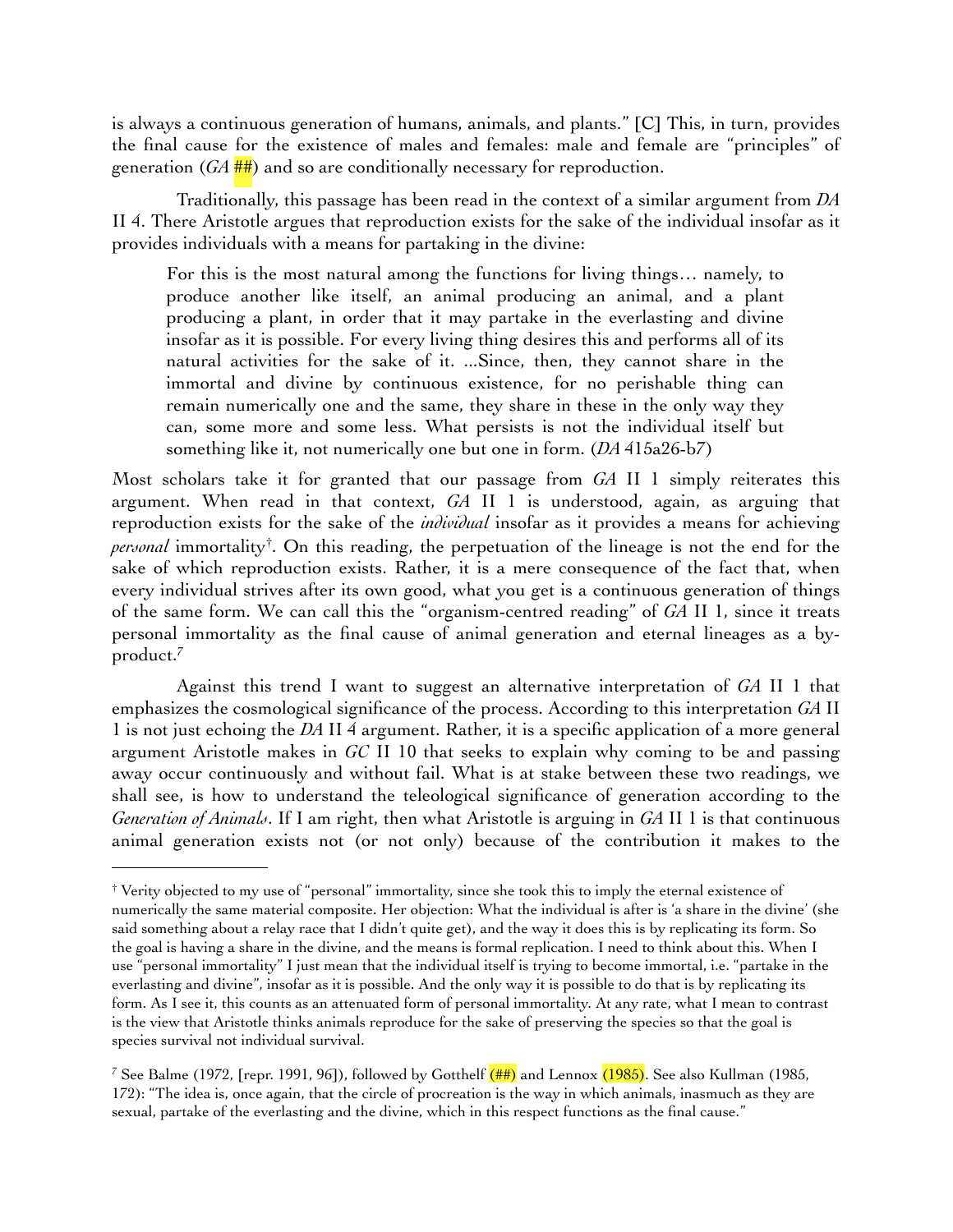individual's own good but because of the contribution it makes to the good of the universe as a whole.[8](#page-5-0)[‡](#page-5-1) To see this, we need to turn to *Generation and Corruption* II 10.

# *GENERATION AND CORRUPTION* II 10: WHY IS GENERATION CONTINUOUS?

In *GC* II 10 Aristotle asks: What is the cause responsible for the fact that generation and corruption are continuous? He has already provided the material cause of the phenomenon back in *GC* I 3.[9](#page-5-2) *GC* II 10 offers the efficient and final causes.

(1) The efficient cause explanation (336a15-336b24). In the *Physics* Aristotle established that locomotion is the primary form of change and that this is what causes generation and destruction. In *GC* II 10 he argues, more specifically, that this is the sun's annual movement in the ecliptic as it approaches and retreats from the earth's surface (cf. *Meteor*. 346b20-2). This, Aristotle says, can be supported by appealing to the observable facts: "for we see (*horômen*) that generation occurs as the sun approaches and things decay as it retreats" (336b16-24). Since the sun's motion is eternal, it follows that generation and destruction must themselves occur continuously and without fail.

(2) The teleological explanatio[n†](#page-5-3) (336b25-337a7). Aristotle next gives us a teleological explanation for the continuity of generation and destruction in the sublunary realm, which appeals to the notion of what is best. The main text of the argument runs as follows:

As we have said, coming to be and passing away will be everlasting and continuous and will never fail owing to the reason stated. This conclusion also follows rationally (*eulogôs*). For, since we say that in all cases nature strives after (*oregesthai*) what is better, and that being is better than not being..., but not all

<span id="page-5-2"></span>9 See 319a18-22.

<span id="page-5-0"></span><sup>8</sup> I am not the first to defend this reading. For example, Cooper argues that in *GA* II 1 Aristotle treats the continued existence of living things as an important good and not just the existence of the individual organism. However, Cooper does not connect the argument to *GC* II 10, which (we shall see) adds important evidence for this reading. Gotthelf (2012, 58) and Johnson (2005) both notice a connection between *GA* II 1 and *GC* II 10, but they each treat our passage as if it were simply repeating the *DA* claim that reproduction is aimed at *self*preservation.

<span id="page-5-1"></span><sup>‡</sup> One thing that came out in discussion is that I need to avoid committing myself to the view that continuous generation exists *for the sake of* the universe, if that is taken to imply that the universe can be *benefited* by something. I need avoid language that suggests this. All I want to commit to is the view that (a) there is a best way for the universe to be (its good) and (b) continuous generation exists because it contributes to that. I don't want to say that anything is thereby *benefited* by it.

<span id="page-5-3"></span><sup>†</sup> One of the questions raised in Sean Kelsey's commentary was whether or not this counts as a "teleological" explanation. Susan also asked about this. I need to make more explicit that I take optimality explanations ('x is F because F is the best way for x to be') to be a sub-species of teleology. Although these typically do not involve "for the sake of" language, Aristotle does say elsewhere that nature acts 'for the sake of something and because it is better'. My 2013 OSAP paper does most of the work here (see note below). I should also stress that in the *Phaedo* and in other passages in Aristotle the appeal to optimization is taken to be explanatory, i.e. it is said to be part of the *aitia* for why something is the way it is.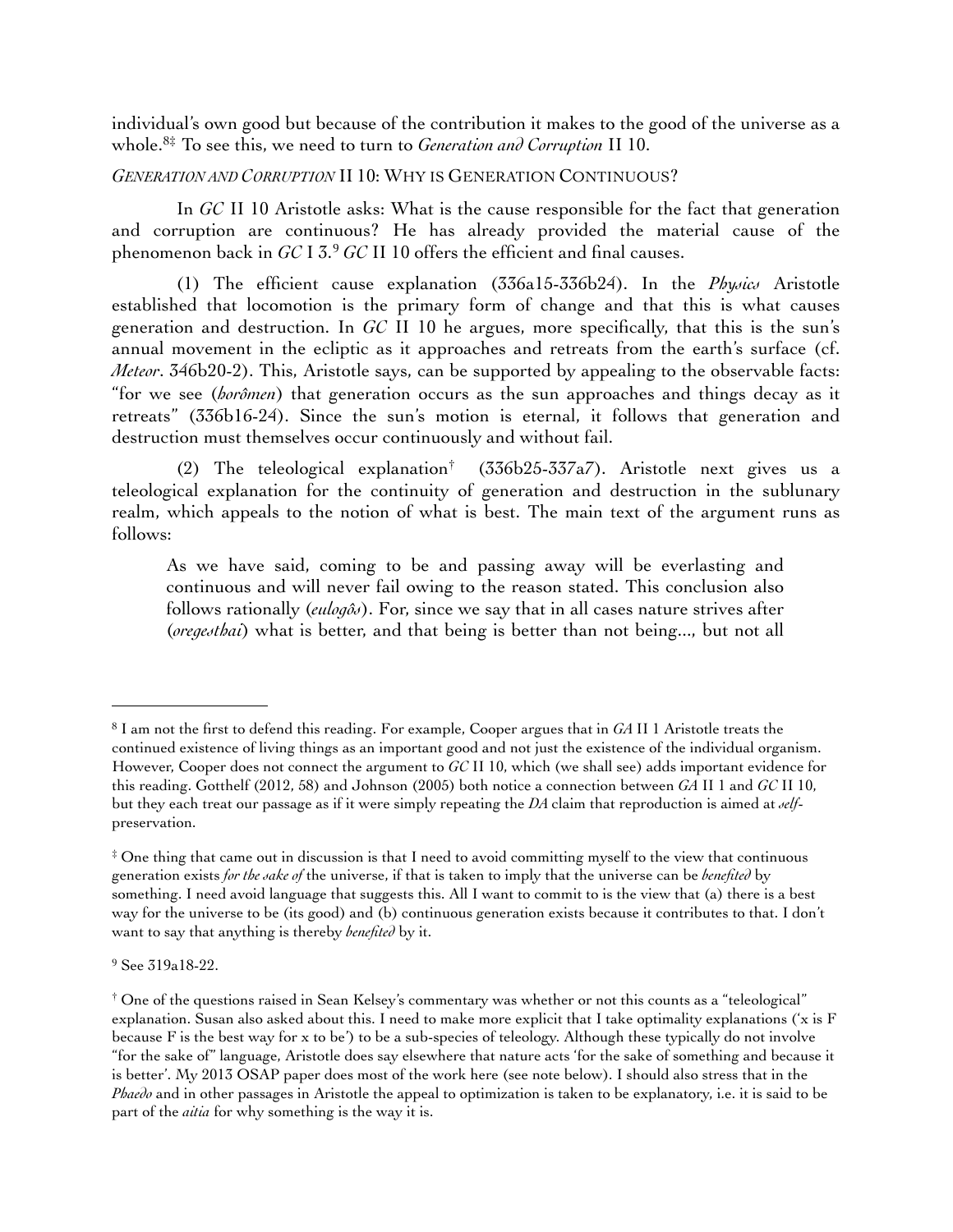things can possess <eternal existence[>10](#page-6-0) because they are too far removed from the first principle, it follows that the god adopted the remaining alternative and filled up the whole completely (*suneplêrôse to holon*) by making generation perpetual. For that way existence would be most connected (*malista suneiroito*) because the fact that coming to be should itself come to be perpetually is the closest approximation it has to being. (*GC* II 10, 336b25-35)

I'll set to one side the fact Aristotle here seems to suggest the universe was created by a providential god who deliberated about what is best for the world. One possibility is that Aristotle is here invoking the popular idea of a creator god simply as a *heuristic* device.[11](#page-6-1) Reasoning *as if* the universe was designed by a providential god who aims at some optimal state of affairs is a useful heuristic device because it helps us identify the final cause of continuous generation.[12](#page-6-2) Aristotle, like Plato, takes it as a basic fact, not explicable in terms of anything more fundamental, that the universe is an ordered system and that this order is good. It follows that everything that contributes to this order is itself good. But that does not commit him to the claim that there must have been some Divine Craftsman who organized the parts of the universe in order to make it so.[§](#page-6-3)

The conclusion of the argument is fairly clear. Continuous generation exists in the sublunary world *because* that is the best possible way to maximize the level of being in the universe as a whole, given the constraints on sublunary being. Aristotle deduces this conclusion from two universal principles, both of which are taken as basic:

- (i) Nature always strives after what is better.
- (ii) Being is better than non-being.

The first of these (or some version of it) is identified as a first principle of natural science in *IA* 2. There Aristotle tells us that nature does nothing in vain but always what is best given the range of possibilities (704b14-15). This assumption is supposed to license a certain pattern of explanation that appeals to the concept of what is best (what we call *optimality* reasoning). According to this pattern of reasoning, we explain why something is the way it is by showing how being in that state is *the best possible* way for it to be. As Aristotle puts it, "if it is better this way, then it is that way and being in that state is in accordance with nature" (*IA* 704b17-18).[13](#page-6-4)

<span id="page-6-0"></span> $10$  The point of the argument seems to be, not that some things are incapable of existing at all (e.g. square triangles), but that some things are not capable of *eternal* existence. This is shared premise of both the *GA* II 1 and *DA* II 4 arguments.

<span id="page-6-1"></span><sup>&</sup>lt;sup>11</sup> This was suggested to me by Sean Coughlin.

<span id="page-6-2"></span> $12$  See Leunissen (2010, Ch. #).

<span id="page-6-3"></span><sup>§</sup> Some of the discussion at the Princeton colloquium suggests that I might have to do more here. Some feel this passage is "too weird" to be considered sufficiently Aristotelian and that we should thereby not take it too seriously. Mariska pointed to a parallel passage in *DC* as a way to counter this.

<span id="page-6-4"></span> $^{13}$  I examine the use of optimality reasoning in Plato and Aristotle in Henry (2013). I argue that this type of explanation has its origins in *Phaedo* 97b8-98a2, a passage that serves as the intellectual ancestor of Aristotle's own optimality principle. On my interpretation, optimality reasoning is a sub-category of teleological explanation that appeals to some optimal state of affairs.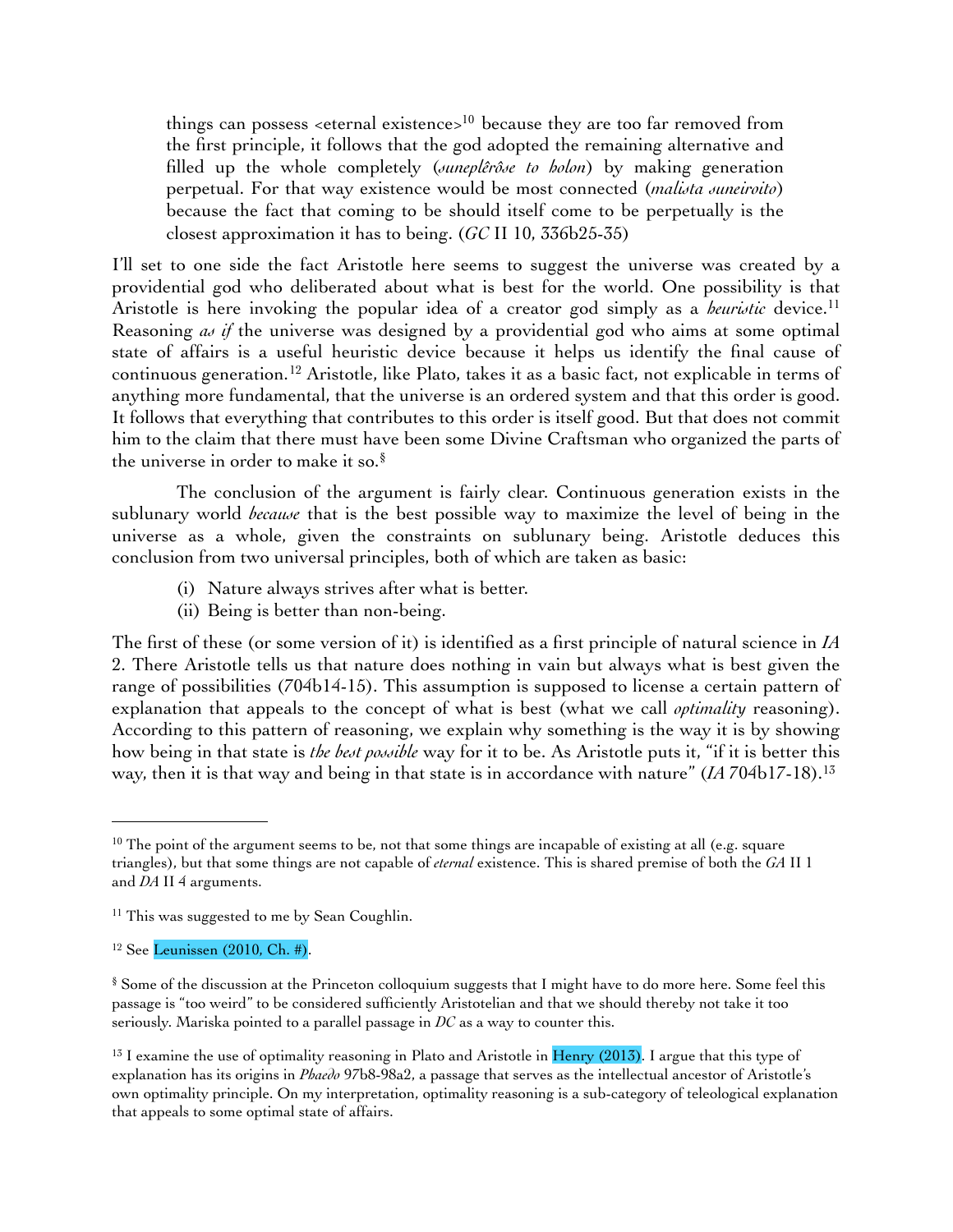The teleological argument in *GC* II 10 exhibits this same pattern of reasoning. Since being is better than non-being, the ideal universe would be one that contained only eternal substances that never passed out of existence. That way the universe would be completely filled up with being with no traces of non-being. But since the actual universe contains a sublunary realm of material composites, and since all material composites must come to be and pass away (*GC* II 9, 335a32-b5), this state of affairs is not possible. The alternative, Aristotle reasons, is to have an everlasting cycle of generation that guarantees an endless supply of generated beings: "That way," he says, "existence would be most connected, because the fact that coming to be should itself come to be perpetually is the closest approximation it has to eternal being." The key to this is the idea that continuous generation ensures sublunary being is "most connected" (*malista suneiroito*). If the generation of sublunary beings were intermittent rather than continuous, so that there were periods in the earth's history when no sublunary beings existed, that would decrease the overall amount of being in the world. The world would contain existential gaps, as it were.<sup>14</sup> Perpetual generation avoids this by linking individuals together in a continuous (gap-less) chain, so that, although each individual must pass out of existence, there will always be some sublunary beings around.

My suggestion is that the *GA* II 1 passage considered earlier is meant to be read as a more specific application of this general argument to the case of animal generation. When read in that context, the argument can be reconstructed as follows:

- 1) Nature always strives after what is better given the range of possibilities. (Implicit premise.)
- 2) Being is better than non-being, living (which is being for an organism) is better than not living, etc.
- 3) Among living things, some are eternal (God, the heavenly bodies), while others come to be and pass away (sublunary material composites).
- 4) Since no sublunary organism is capable of eternal being, the god filled up this part of the world (the world of living things) by adopted the only alternative remaining, namely, by making biological generation perpetual.
- 5) This is why there a continuous generation of living things.[\\*](#page-7-1)

The key here is the idea that, since there cannot be *eternal organisms* in the sublunary world (for they contain matter), the next best thing is to make their generation continuous. For having *eternal lineages* — a continuous generation of things of the same form — is the best way to maximize the amount of being in the living world (to "fill up the universe completely" as he puts it in *GC* II 10), given the constraints imposed on living things by their material natures. For that way life will be "most connected" with no existential gaps.

<span id="page-7-0"></span><sup>&</sup>lt;sup>14</sup> I owe this expression to Chris Frey.

<span id="page-7-1"></span><sup>\*</sup> Sean raised a question about the explanadum of *GA* II 1: Is the question why there is *continuous* generation or why animals generate at all? I need to offer some arguments for the former. Briefly: (i) this is the standard way of reading the passage; (ii) the conclusion (marked by *dio*) of the argument is that there will always be a continuous generation (or *genos*) of human, animal, and plant and that the sexes exist for the sake of ensuring that; (iii) in *GA* IV 3 Aristotle explicitly states that females exist in order "to preserve the species" (##).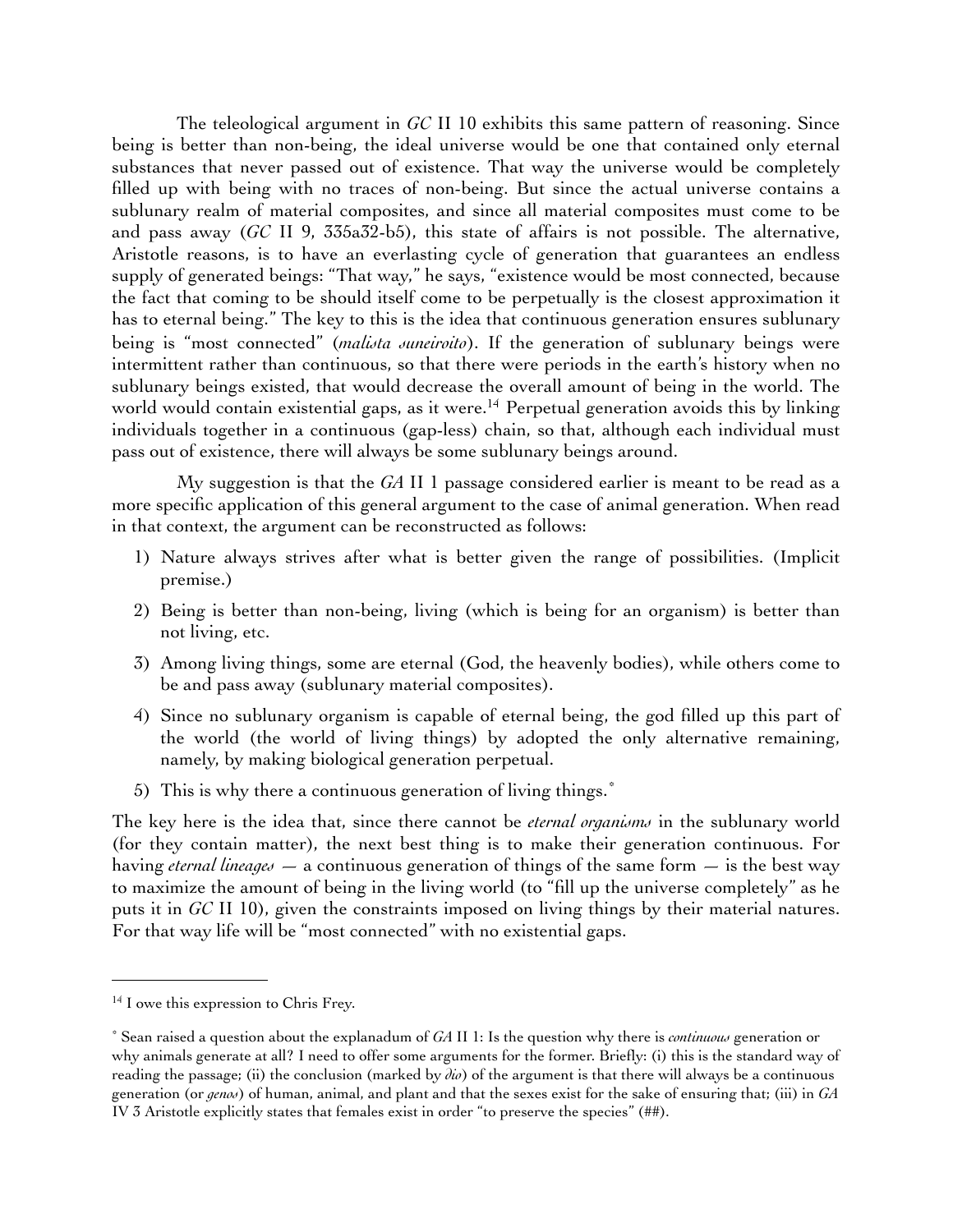Let me offer some reasons for treating our *GA* passage as an extension of the *GC* II 10 argument rather merely repeating the argument from *DA* II 4. First, text [B] is a shared premise between the *GA* and *DA* arguments, which is the primary reason scholars have tended to see the two passages as attempting to establish the same point. But [B] is also a premise in the *GC* II 10 argument and so cannot help to decide between the two readings. By contrast, the *GC* and *GA* arguments both draw on the same axiological principles expressed in [A], which do not figure at all into the *DA* argument. While it may be conceded that these same principles are in the background of the *DA* argument, the fact that Aristotle makes explicit use of them in the *GA* passage creates a strong presumption in favour of my reading. For it suggests that Aristotle had *GC* II 10 clearly in mind when he composed that passage (cf. *GC* 336b28-9). Finally, the *DA* and *GA* arguments appear to be concerned with different aspects of generation. In the *DA* argument Aristotle is interested in the individual's biological imperative to reproduce, which he takes to be an expression of its desire for immortality. The *GA*  argument makes no mention of this; there is no reference to individuals engaging in generation in order that they may "partake in the everlasting and divine". In fact, the *GA* argument does not mention the individual at all. Instead, the focus is on the continuity of generation itself and ultimately on why there are sexes.[15](#page-8-0) On my reading, texts [A] and [B] constitute a single argument whose conclusion is given at 731b24-35: "This is why there is always a *genos* of humans, animals, and plants." Following Lennox I take *genos* here to have the sense given at *Metaphysics* V 28, 1024a29-30, where a *genos* is described as "a continuous generation of things having the same form" (ἡ γένεσις συνεχὴς τῶν τὸ εἶδος ἐχόντων τὸ αὐτό). This way of understanding the passage makes it clear that the explanandum of the argument all along was the continuity of generation (the fact that the process will continue eternally and without fail). While it may be true that the *DA* argument presupposes this idea insofar as my ability to partake in the everlasting and divine is directly bound up with the continuity of generation, that is not the stated conclusion of that argument.

### PART 3. COSMIC TELEOLOGY REVISTED

In this chapter I have examined two different interpretations of the *GA* II 1 argument, which give quite different accounts of how we understand the teleological significance of animal generation. According to the organism-centred interpretation, the *GA* passage merely echoes the point of *DA* II 4. Animal generation exists because it contributes to the individual's own good (formal replication allows the individual to partake of the everlasting and divine). The fact that there is a continuous succession of living things is simply a consequence of each individual trying to maximize its personal good; it is certainly not the end for the sake of which reproduction takes place (Balme 1992, 97; Gotthelf 2012, 58). By contrast, I take our *GA* passage to be focused on the existence of eternal lineages themselves. On this reading, eternal lineages are treated as the best possible means of increasing the level of being in the

<span id="page-8-0"></span><sup>15</sup> This is the standard reading of the *GA* II 1 argument (e.g. Cooper ##). Even Gotthelf, who defends the organism-centreed reading, takes the passage to be "explaining the unendingness of sexual generation" ( $\frac{H}{H}$ ). It is also worth noting that *DA* II 4 is not concerned at all with the existence of sexes but only with the individual's desire to reproduce. And in *GA* IV 3 Aristotle is explicit that females exist for the sake of preserving each sexually-differentiated *genos* (767b8-10). However we translate *genos* in this passage, Aristotle is clearly concerned with the continued existence of something more inclusive than the individual, whether this is the species or some wider kind.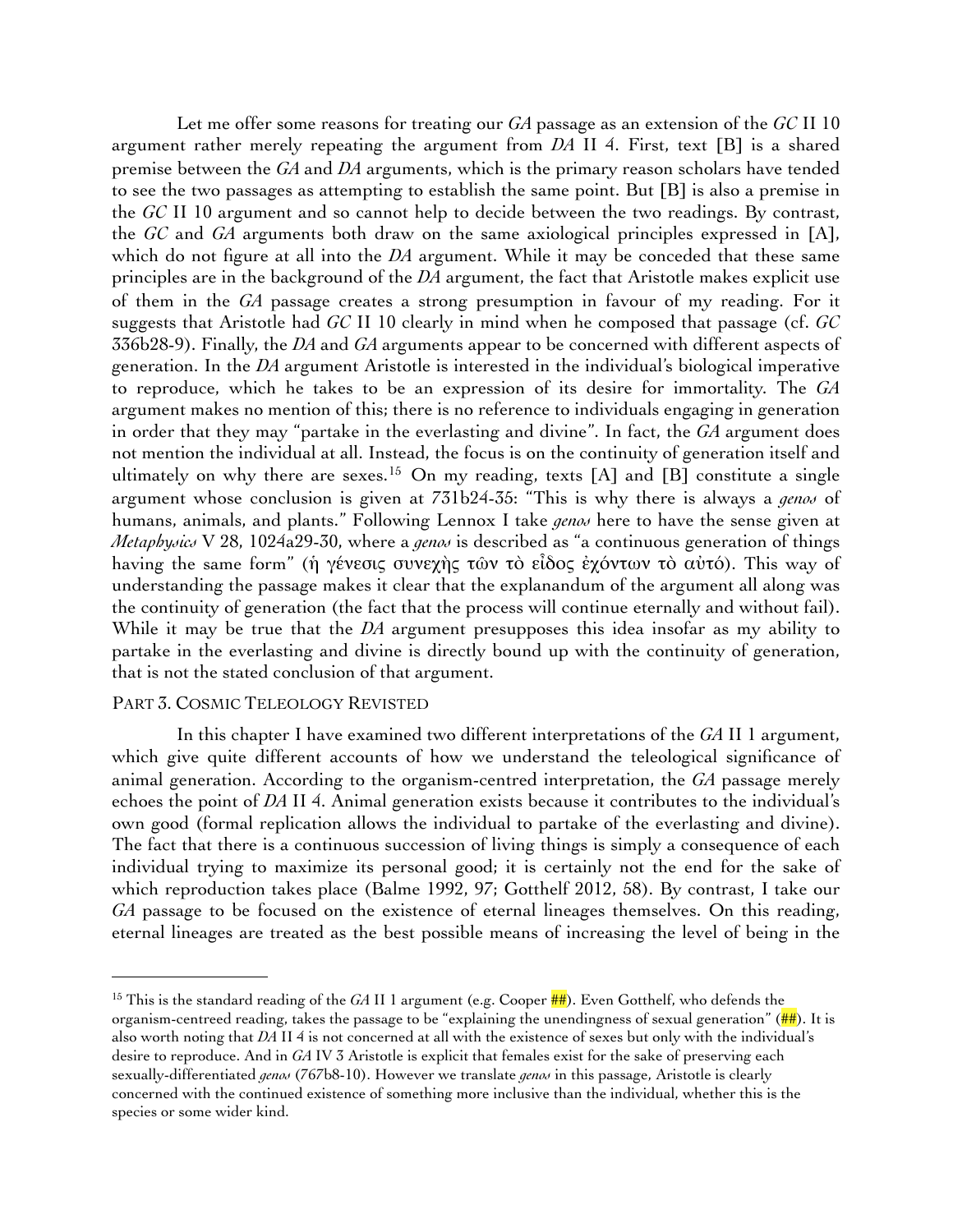universe, given what is possible in the realm of living things. In other words, *continuous* biological generation is to be explained, not by reference to the individual's own good, but by the contribution it makes to the good of the universe as a whole. And since males and females exist for the sake of that, this gives the sexes a more cosmological significance than has traditionally been acknowledged.

[Need to integrate above and below…]

Although this chapter has stressed the cosmological significance of Aristotle's theory of animal generation, the overall interpretation advanced in this book should be seen not as a stripped-down version of the "cosmic teleology" reading but a (slightly!) weaker version of what I am calling the organism-centred reading.

# $\lceil$ ...]

Aristotle starts the teleological explanation in *GA* II 1 by stating that the final cause of sexual differentiation has its origin "in a higher principle". My reading makes good sense of that. As I interpret the phrase, Aristotle is drawing attention to the cosmological significance of sexual difference (it is ultimately rooted in his cosmology).<sup>[16](#page-9-0)</sup> On this reading, continuous biological generation exists, not (or not only) because it contributes to the good of the individual, but because it contributes to the good of the cosmos as a whole.<sup>17</sup>

Having said that, it would go too far to treat this as evidence for Sedley's Cosmic Teleology reading. On Sedley's reading, Aristotle thinks of the universe as an organized whole endowed with a nature of its own. This "cosmic nature", Sedley argues, is something overand-above the natures of its individual parts (animals, plants, etc.). Sedley's main evidence for this reading comes from the controversial passage at the start of *Metaphysics* XII 10. There Aristotle considers the way in which "the nature of the whole (ή τοῦ ὅλου φύσις) contains the good and the best, whether as something separated and by itself, or as its arrangement" (see *Metaphysics* XII 10, 1075a11-25). Sedley takes the reference to "the nature of the whole" to pick out a cosmic nature that belongs to the universe *as a whole* and embodies its good. This cosmic nature, Sedley argues, is prior (and thus irreducible) to the natures of the individual organisms, since the latter are parts of the former.  $-1$  am not unsympathetic to Sedley's claim that Aristotle recognized more inclusive individuals above the level of particular organisms and that these more inclusive individuals might have natures of their own. ...What I find objectionable about Sedley's interpretation is the idea that Aristotle thinks of the parts of the universe as somehow being adjusted to one another in such a way that their

<span id="page-9-0"></span><sup>16</sup> Balme's reading of *anôthen* as a reference to "a more universal principle" (cf. *APo.* 97a33) is plausible. Those universal principles might be the various axiological claims about the relative value of soul, life, and being. But this is consistent with my reading, since the *GC* II 10 argument also derives its conclusion from universal principles of the same sort.

<span id="page-9-1"></span><sup>17</sup> This raises a question about how to reconcile Aristotle's two perspectives (*GC* II 10 and *DA* II 4). One answer is to point to Aristotle's distinction in *NE* between things that exist both for their own sake and for the sake of something else (e.g. virtue), and those that are present purely for their own sake (e.g. happiness). *Laws* 903b5-d1 appeals to this distinction by saying that each part of the universe is present both for its own sake and for the sake of the universe as a whole. While I think that Aristotle denies this for the most part, generation would be one of those things that exists both for the sake of the individual (*DA* II 4) and for the sake of the universe as a whole (*GC* II 10).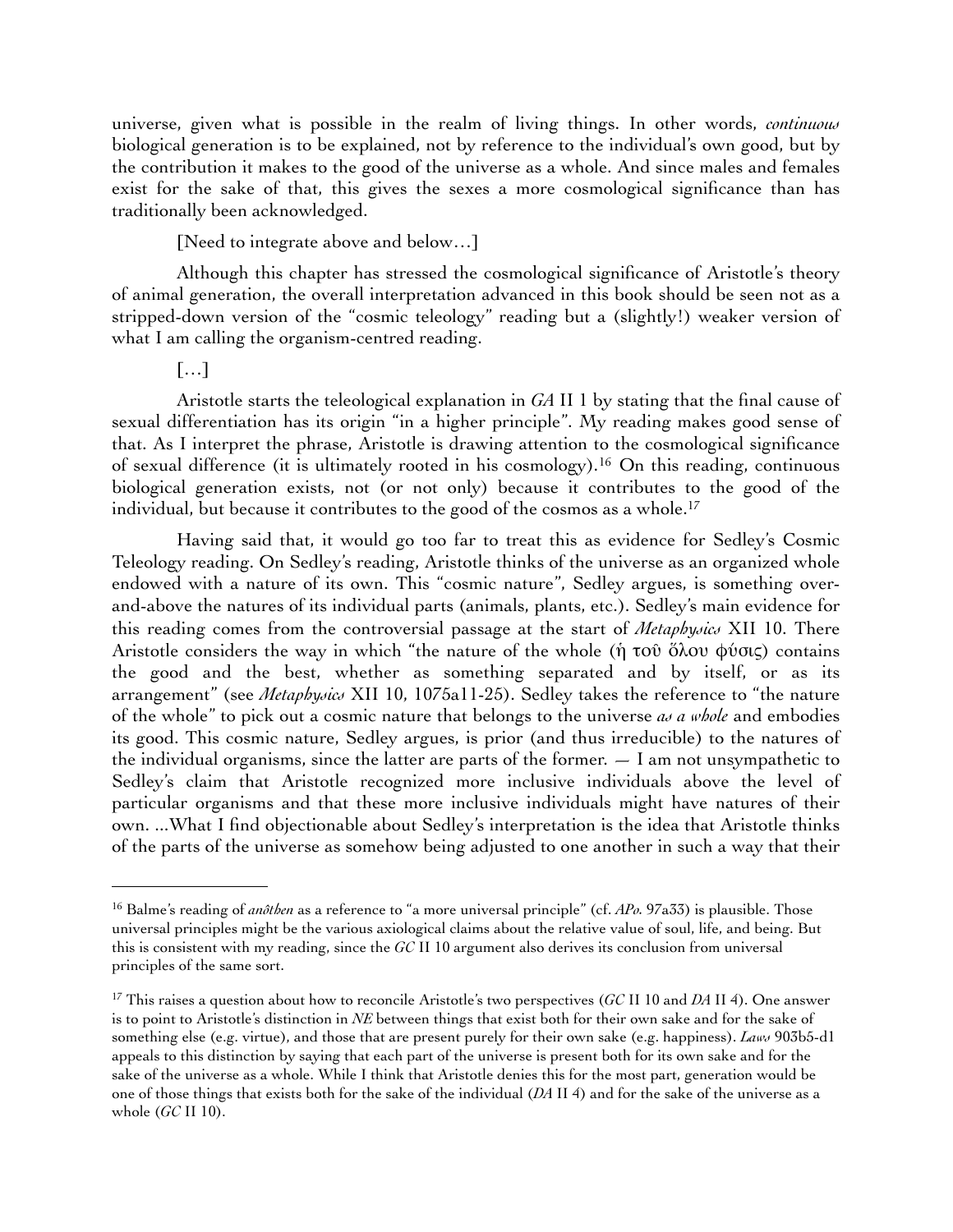mutual interactions contribute to the cosmic good and, ultimately, the good of man. There is so little evidence for this interactive dimension in Aristotle's natural teleology that I find it hard to believe this was a core feature of his theory. If it were, then we should have expected Aristotle's biology to be driven by a deep interest in ecology and ecological relations. Yet, we find no traces of the concept of an ecosystem, no sign of the idea of "the web of life", and very little attention to the ubiquitous co-adaptations that exist between living things. (This lies in stark contrast to the ecologically-rich perspective of Darwin's *Origin of Species*.)

Sedley's main response to this objection is to say that, while Aristotle's biology is "squarely focused on individual bodily functioning" the global teleology is supplied by metaphysics. I have two replies to this. First, it is not that the biological works lack examples of such "coordination" between species (see, e.g., *PA* IV 13, 696b24-35, *GA* III 760a31-b1, *GA*  IV 10, 777b16-778a9). The problem is that there are so few of them. If Aristotle really did view nature through the lens of Sedley's interactive teleology, then we would expect his biological works to be full of such examples. Second, it is not clear to me why a study of the coordination and interactions between the parts of nature should belong to metaphysics and not to the science of nature itself. For that is essentially the science of ecology.  $-$  The absence of anything like an ecological perspective from Aristotle's science of nature and the fact that his biology is so 'squarely focused on individual bodily functioning' makes much better sense if we assume that he rejected Plato's cosmic teleology.

### PART 4. NECESSITY AND CONTINUITY

To close this chapter, I want to turn to *GC* II 11 and consider the relation between necessity and the continuity of biological generation. Aristotle's discussion is extremely challenging and its arguments are not easy to decipher. But hopefully I can say enough to get some discussion going.

Aristotle begins the chapter by saying that: "Since in the case of things that are moved continuously… we observe things coming to be in a sequence (i.e. this comes to be after that), we must investigate whether there is anything that exists necessarily or whether all things are such that it is possible for them *not* to come into being." While he introduces this question with regard to being, the focus quickly shifts to coming to be: "The question is whether all <generated> things are of this sort [sc. contingent], or whether it is necessary for some to come into being in the unqualified sense (ἀναγκαῖον ἁπλῶς). Is it the case that, just as in the sphere of being (ἐπὶ τοῦ εἶναι) some things cannot possibly fail to exist (τὰ µὲν ἀδύνατα µὴ εἶναι τὰ δὲ δυνατά), so too concerning generation [sc. some things are such that they cannot fail to come to be]? For example, is it necessary that the solstices will occur in the sense that it is not possible for them to be incapable of occurring?"  $(\frac{\# \#}{\#})$ 

Joachim calls *GC* II 11 an "appendix" because he thinks the main task of *GC* is completed in II 10 and that the discussion of necessity in the final chapter adds nothing to this. I think this is wrong: the discussion of necessity is clearly connected to *GC* II 10 and the theme of continuous generation. As I shall try to show, Aristotle is worried about the possibility that biological generation is not eternal but could cease at some point. If no sublunary organisms are necessary in the sense that they cannot fail to come into being, then what is to prevent biological generation from ceasing at some point in the future? What is the source of the necessity that makes the generation of sublunary organisms itself eternal? In a nutshell, I think Aristotle is worried about extinction.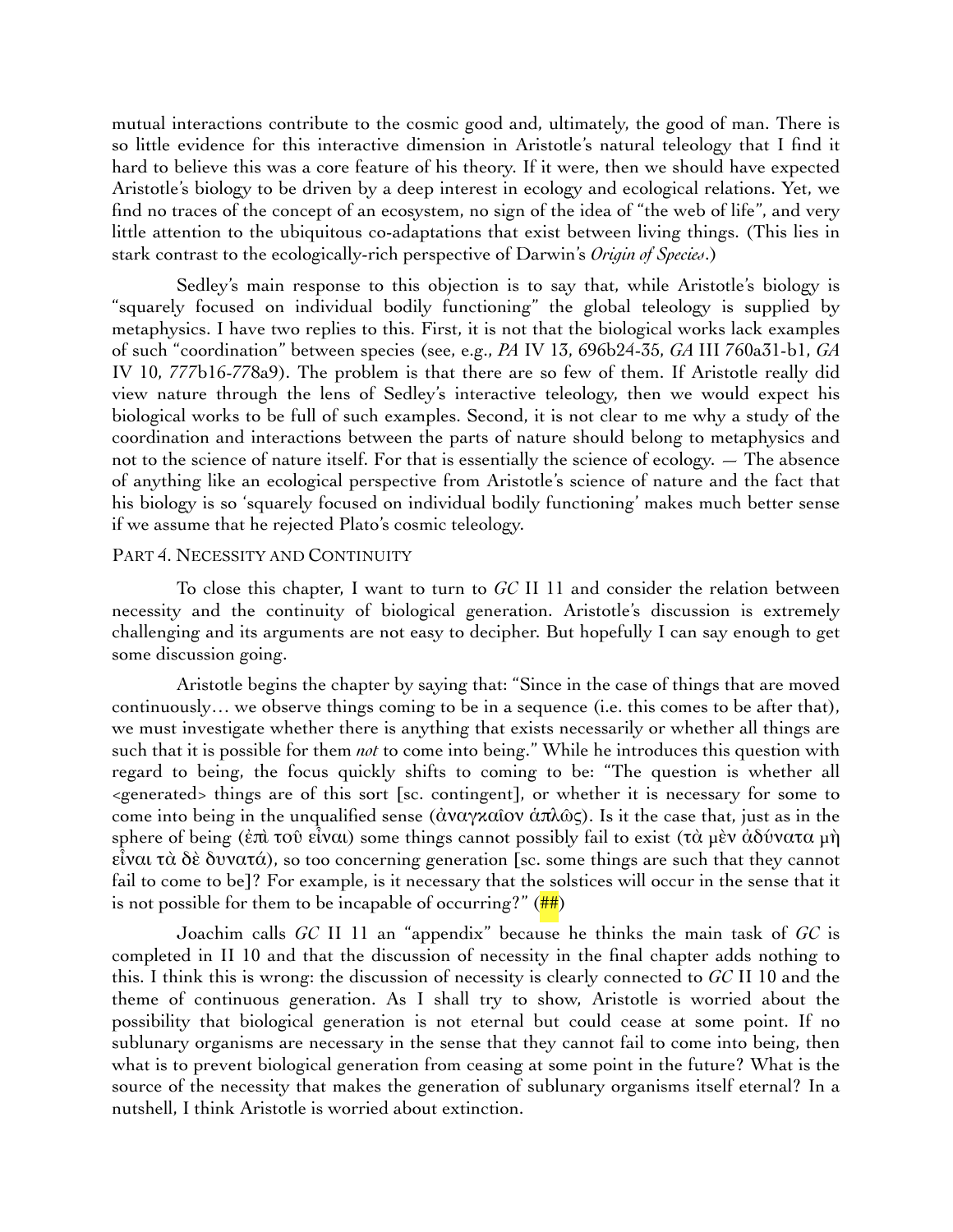Aristotle begins the chapter by presenting a series of arguments to show that all things that come to be are contingent so that none of them are necessary in the absolute sense: their coming to be is only "conditionally" necessary, as he put it. (1) First, he argues that in any rectilinear causal sequence, what is prior must come to be *if* the posterior will be but that the reverse is not true. It is not the case that if the prior has come to be the posterior *must* come to be. The only exception is if the posterior is itself absolutely necessary, in which case, Aristotle says, "the necessity is convertible (ἀντιστρέφει), that is, when the prior has come to be the posterior must always come to be as well"  $(337b24)$ .<sup>[18](#page-11-0)</sup> But in this case the posterior is not necessary *because* of the prior but *ex hypothesi* (it was already assumed to be necessary). (2) He then argues (in two stages) that in no case is the final outcome of a rectilinear causal sequence absolutely necessary, with the consequence that each member of the series will always only be conditionally necessary  $(337b25-338a2)$ . He concludes<sup>[19](#page-11-1)</sup>:

But if the generation [of the final product] is necessary [in the strict sense], then it must be such that it is always coming to be. For what is necessary and what is eternal coincide (for that which is necessary cannot *not* be). Hence, if a thing is necessary, then it is eternal, and if it is eternal, it is necessary. And if, therefore, the generation of a thing is necessary, it must come to be eternally, and if eternal, then necessarily. It follows that the generation of anything, if it is absolutely necessary, must be cyclical (i.e. it must return upon itself). ...Therefore, it is in circular motion, and in cyclical generation in particular, that absolute necessity is to be found. In other words, if the generation of anything is cyclical, it is necessary that each of them is coming to be and has come to be, and if it is necessary, then their generation is cyclical.

According to Aristotle, then, what is necessary in the strict sense occurs eternally and without fail and what occurs eternally and without fail is necessary in the strict sense. Now, back in *GC* II 10, Aristotle argued that only continuous motion is properly eternal and that only circular motion is genuinely continuous. At the end of the passage just quoted Aristotle connects all this together: "It is in circular motion, and in cyclical generation, that absolute necessity is to be found."

But Aristotle is worried that the generation of living things is not cyclical in the right way and so does not exhibit the sort of necessity that he connects with being eternal. This is a problem for him because it means that biological generation might cease at some point in the future and all life go extinct (which I take it is obviously contrary to his settled views). Let me flesh this out a bit, since this is not the typical way of reading the chapter.

Scholars often take Aristotle to hold that the generation of living things is *only* necessary the conditional sense. Leunissen, for example, following Kurpreeva, argues that unqualified necessity holds only for eternal things (such as the movement of the heavens) while "conditional necessity holds for the generation of animals, which is a sublunary natural process that is rectilinear and that concerns beings whose substance is perishable" (2010,

<span id="page-11-0"></span><sup>18</sup> I take it that this discussion is what Aristotle is referring to at the end of *PA* 639b29-640a9 when he says, "these matters have been determined elsewhere, namely, in what sorts of things <this kind of necessity> is present, what kinds of process convert (ἀντιστρέφει), and for what reasons".

<span id="page-11-1"></span><sup>19</sup> With the following see Charles (1988, 14-17).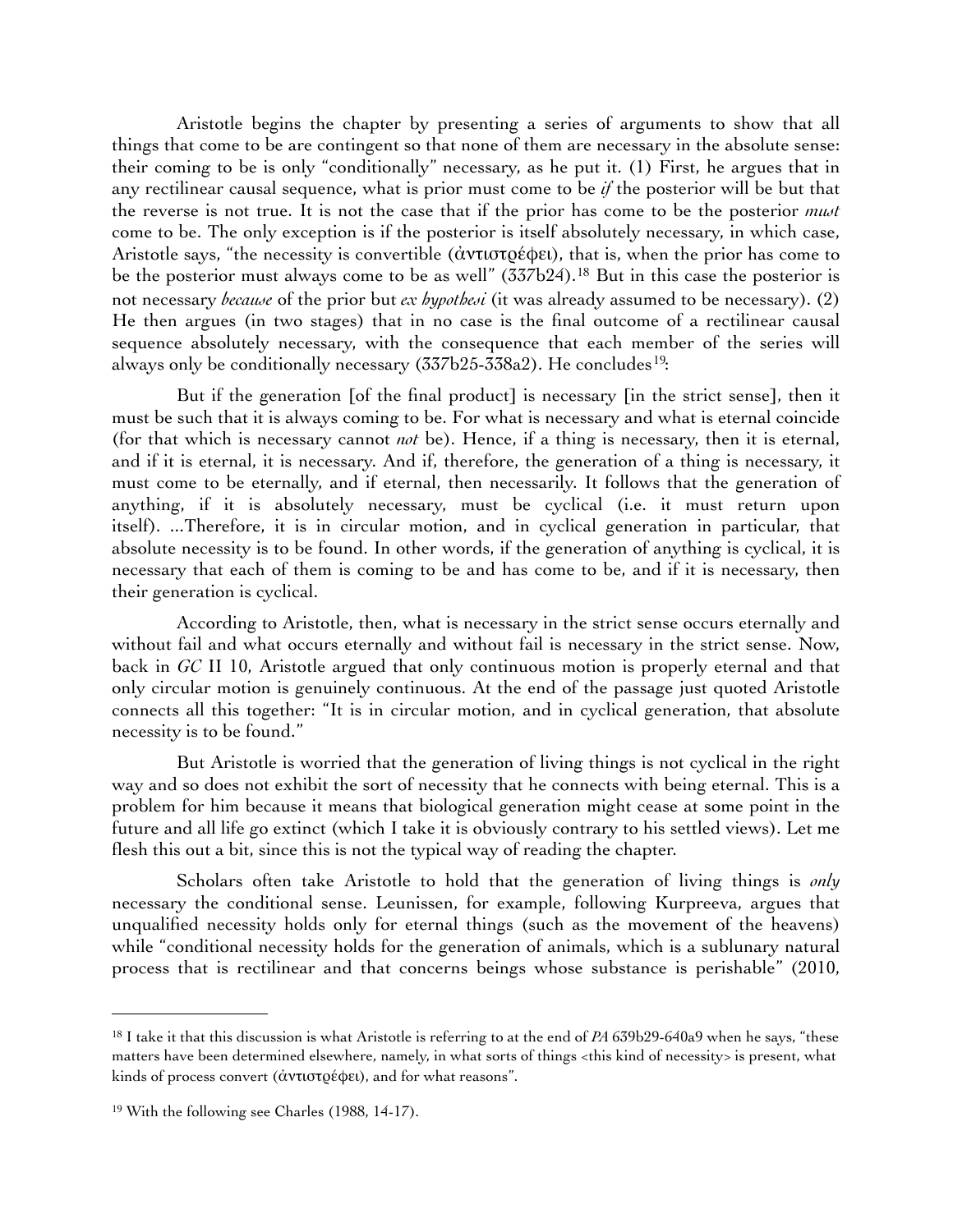105). But this seems like an interim conclusion of *GC* II 11, not Aristotle final conclusion.[20](#page-12-0) It is important to distinguish here between the claim that the generation of *some individual* organism is only conditionally necessary and the claim that *biological generation itself* is only conditionally necessary. I think Aristotle holds the former but not the latter. As we saw in the passage from *GA* II 1, Aristotle thinks that "there will always be a continuous generation of humans, animals, and plants". And according to *GC* II 11, what is eternal is also necessary *haplôs*. So Aristotle does think the continued generation of animals is necessary in the strict sense, even though he thinks the generation of any particular animal is not. Herein lies the rub. No *individual* organism is absolutely necessary such that it could not have failed to come into being; the generation of any given organism is merely contingent. But if so, then it could turn out that the generation of living things ceases at some point. So what keeps the process reoccurring eternally? What Aristotle needs to show is how the process of biological generation can be necessary in the absolute sense (since what is necessary *haplôs* cannot fail to occur and so continues eternally) while respecting the fact that the generation of any individual organism is only *conditionally* necessary. In a word: How can *eternal* lineages be composed of a series of *contingent* beings?

As we have seen, Aristotle thinks that only continuous motion is properly eternal and that only circular motion is genuinely continuous. But he also holds that rectilinear motion can *imitate* circular motion by being cyclical (reverting back on itself)*.* It is in *cyclical* generation that absolute necessity is to be found. At first glance, it appears that biological generation is not cyclical in the right way; for "animals do not return upon themselves so that *the same individual* comes to be a second time" (##). Once a particular animal passes out of existence, it is gone forever. By contrast, it is numerically the same sun that returns again and again to the same position every time it revolves around the earth. This is where I think many commentators leave the argument. But Aristotle continues by distinguishing between two different ways in which a rectilinear causal process might be cyclical and so imitate circular motion:

Why do some things apparently come to be in this way (as, for instance, rain and air come to be cyclically so that it must rain if there is a cloud and, conversely there must be a cloud if it is to rain — while humans and animals do not return upon themselves so that the same individual comes to be for a second time (for although your coming to be presupposes your father's, his coming to be does not presuppose yours)? Why, on the contrary, does this sort of generation seem to constitute a rectilinear sequence? In discussing this, we must begin by inquiring into whether all things return upon themselves in the same way or whether, though in some sequences what recurs is *numerically* the same, in others it is only *the same in form*. Of those moving substances that are imperishable, it is clear that <what returns upon itself> will be numerically the same (for the motion is consequent upon that which is being moved). But those things that are perishable must return upon themselves formally but not numerically. This is why, when water comes to be from air and air from water, the air <that returns> is the same in form not the same in number. And even if these are numerically the

<span id="page-12-0"></span> $^{20}$  Leunissen takes it as Aristotle's settled position that animal generation is a rectilinear process. But at 338b11 Aristotle only says that it *seems to be* (ἔοικεν) a rectilinear process. Immediately he points out that animal generation is, in fact, cyclical - as I go on to say.